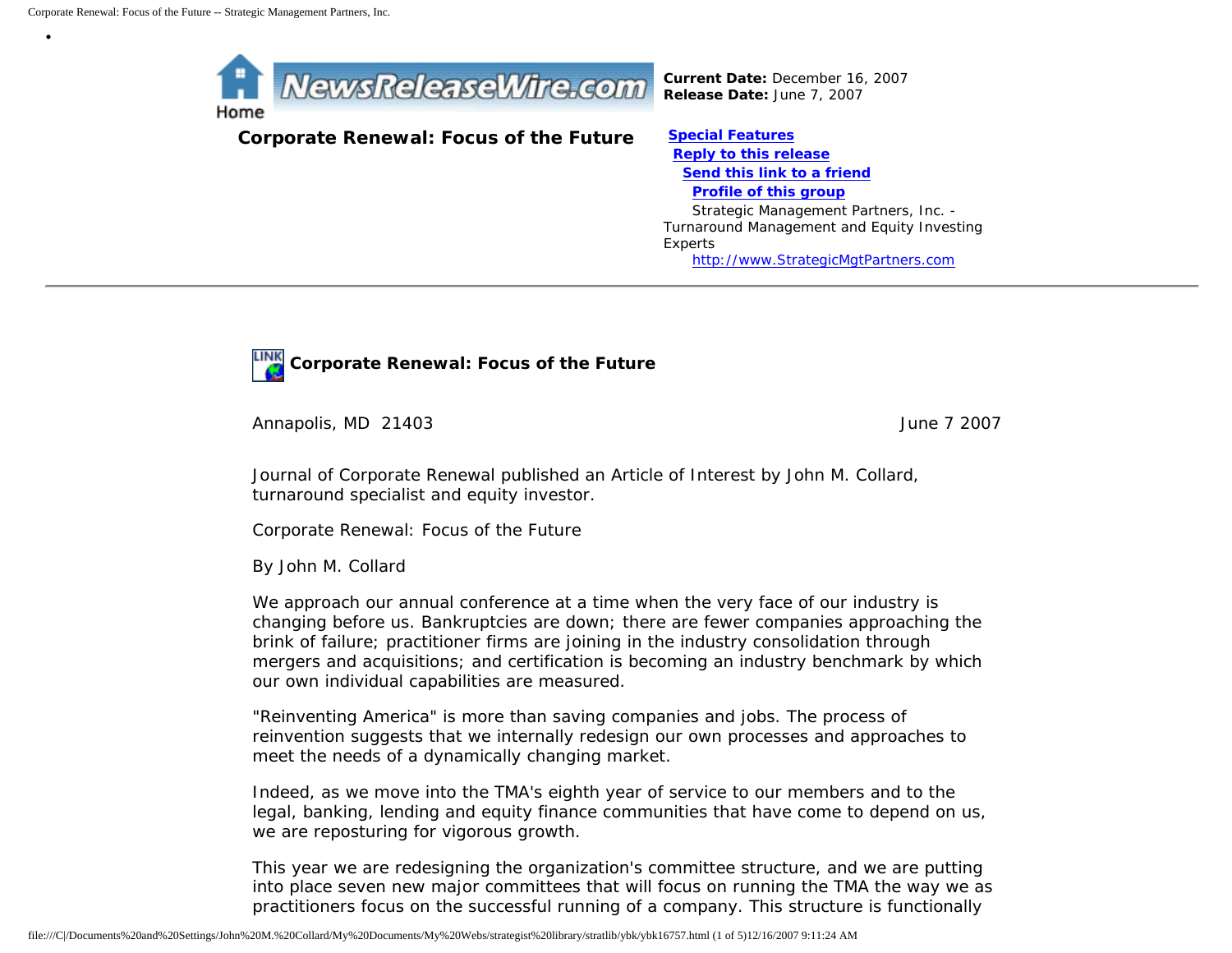based on our key revenue and cost centers, and combines supporting committees to focus on common goals.

We have selected a very capable team of committee chairs, the future leaders of TMA, to accomplish our goals. Please join me in welcoming and supporting this executive committee.

This change builds on the preparation we have made to reach this point. The leadership of the TMA has asked its members, much like practitioners ask clients, to hold us accountable. We have focused on the core strengths of the organization and as a result, we have watched our membership ranks swell—one member at a time.

Through all of this we have consistently delivered member benefits while establishing the legacy that TMA is the industry-recognized expert in corporate renewal and turnaround. We have set ourselves apart as the industry experts, and we are now living up to that legacy of skill and expertise.

The primary goal of the TMA is to promote the image and credibility of our profession and to be able to recognize the need for change, when change is necessary. For example, we have formed a public awareness campaign that includes publications like this newsletter, press releases, a legislative action arm and a speaker's bureau. We must make certain on every front that our potential referral sources are aware of the TMA and its members, know how to interact with the organization, and know that we are constantly putting our members closer to their potential clients.

I have asked incoming Vice Chairman Jack Butler to prepare a plan for the future of the organization in corporate renewal. We know that as practitioners we are changing the way we deliver benefits to our clients. We need to study how the impact of that transition affects our membership, our organization and the way we generate new business.

All of this comes at a time when we are planning for the future of the organization with one foot in the present. The fact that we can now elect future officers before they actually take office demonstrates maturity, that we are concerned about succession, and in giving our swelling leadership ranks ample time to prepare for smooth and coordinated transition.

For those members who desire to put on the mantle of leadership, there is an opportunity to demonstrate accomplishment and move through the organization to the highest ranks of leadership. We welcome your commitment and desire to help lead this entrepreneurial organization. We are a group of corporate pioneers, and in that sense, we will always be on the cutting edge of both transition and change.

Our primary growth will come from the ten new chapters that we ratify this year; a result of leaders around the country with the vision to bring the message of corporate renewal to the constituency in their area. This is a testament to the legacy that the TMA professionals in corporate renewal—are in demand in the nineties.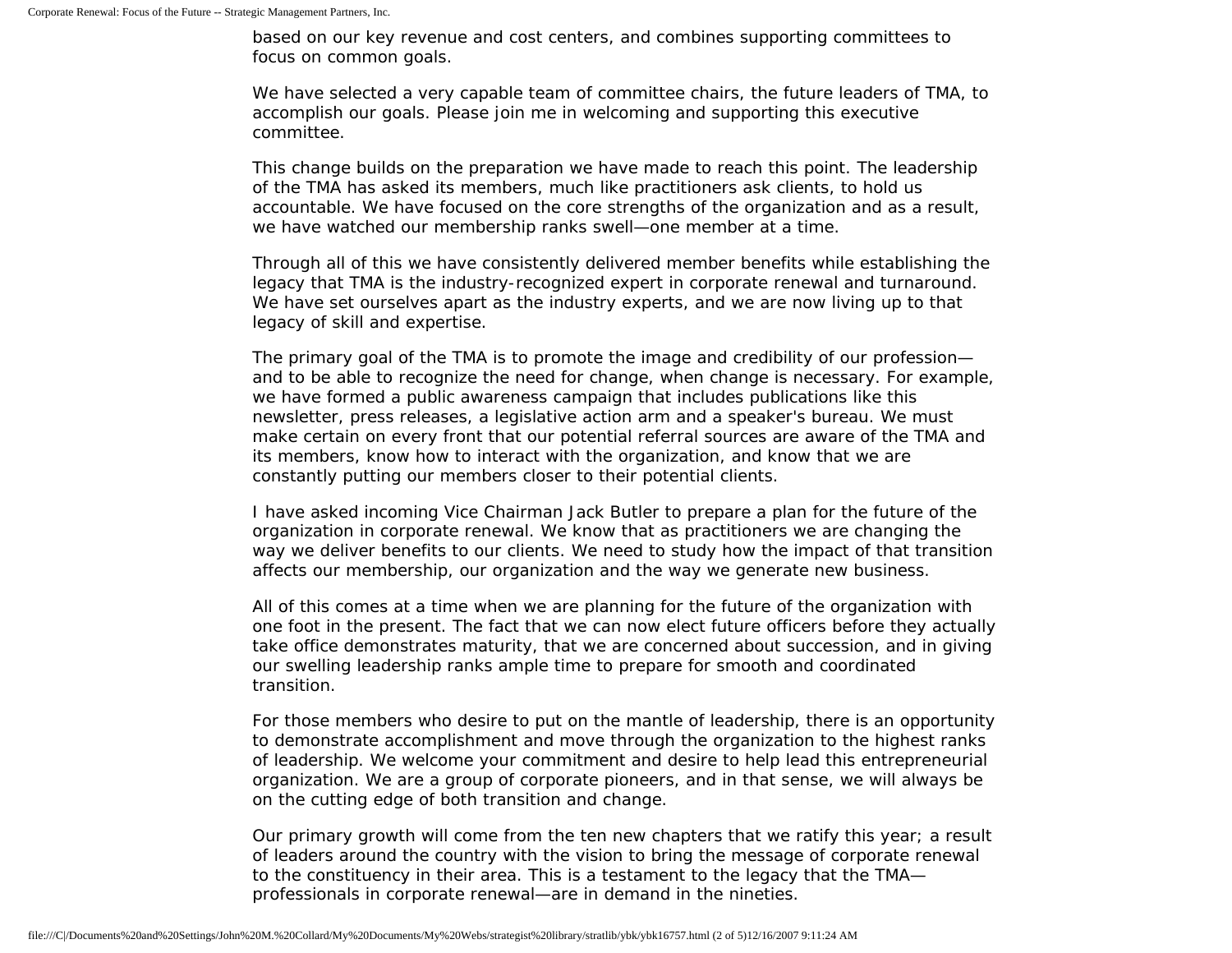Each year we build on the achievements of the prior period. We made good strides this year following the teaming concept put forth by Bill Hass. Please join me in sincerely thanking Bill for his time, efforts and accomplishments.

This is the year for accountability. Please call me with your thoughts and comments to make 1995 a great year.

About the Author

John M. Collard, is Chairman of Annapolis, Maryland-based Strategic Management Partners, Inc. (410-263-9100, www.StrategicMgtPartners.com), a nationally recognized turnaround management firm specializing in interim executive leadership, asset recovery, and investing in underperforming companies. He is Past Chairman of the Turnaround Management Association, a Certified Turnaround Professional, and brings 35 years senior operating leadership, \$85M asset recovery, 40+ transactions worth \$780M+, and \$80M fund management expertise to run troubled companies, and advise company boards, litigators, institutional and private equity investors.

Reference:

[Library TMA: Corporate Renewal: Focus of the Future](http://www.turnaround.org/news/letter.asp?objectID=2080)

[www.StrategicMgtPartners.com](http://www.strategicmgtpartners.com/)

John M. Collard (Strategist@aol.com) Chairman Strategic Management Partners, Inc. 522 Horn Point Drive Annapolis, MD 21403 Phone : 410-263-9100 Fax : 410-263-6094

[www.StrategicMgtPartners.com](http://www.strategicmgtpartners.com/)

More Information [Library TMA: Corporate Renewal: Focus of the Future](http://www.turnaround.org/news/letter.asp?objectID=2080)



[Ask a question with InterviewNetS](http://www.expertclick.com/expertClick/contact/default.cfm?GroupID=1016)M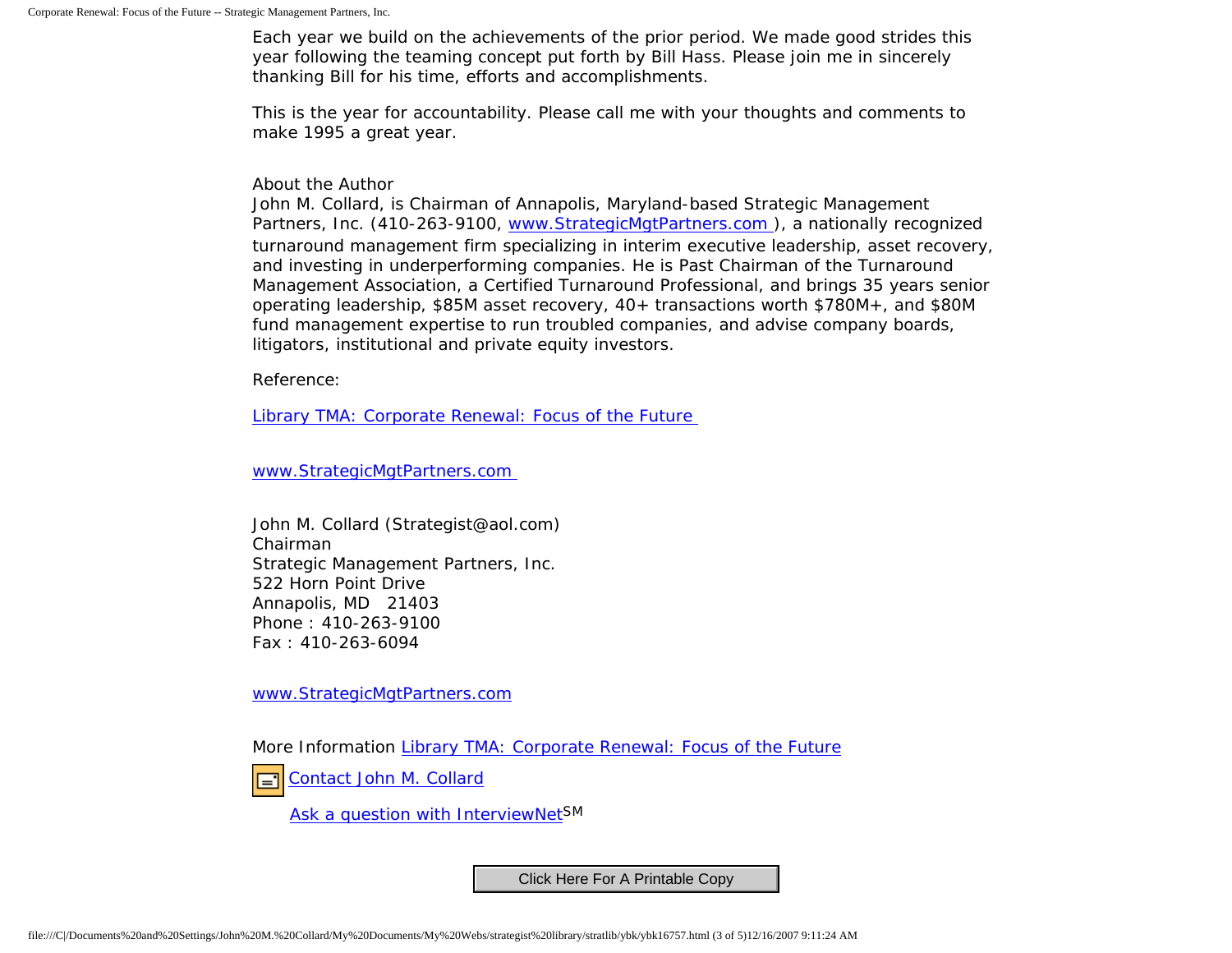|     | Other experts on these topics:   |
|-----|----------------------------------|
| 1.  | <b>Management</b>                |
| 2.  | Leadership                       |
| 3.  | <b>Planning</b>                  |
| 4.  | <b>Invest</b>                    |
| 5.  | <b>Strategy</b>                  |
| 6.  | <b>Small Business</b>            |
| 7.  | <b>Strategic Planning</b>        |
| 8.  | <b>Advisor</b>                   |
| 9.  | <b>Valuation</b>                 |
| 10. | <b>Transition</b>                |
| 11. | <b>Value</b>                     |
| 12. | <b>Bankruptcy</b>                |
| 13. | <b>Crisis Management</b>         |
| 14. | <b>Governance</b>                |
| 15. | <b>Investment Management</b>     |
| 16. | <b>CEO Effectiveness</b>         |
| 17. | <b>Executive Leadership</b>      |
| 18. | <b>Turnaround</b>                |
| 19. | <b>Corporate Change</b>          |
| 20. | <b>Ethical Issues/Management</b> |
| 21. | <b>Startup</b>                   |
| 22. | <b>Corporate Restructuring</b>   |
| 23. | <b>Executive Transition</b>      |
| 24. | <b>Turnaround Management</b>     |
| 25. | <b>Venture Capital</b>           |
| 26. | <b>Asset Recovery</b>            |

**27. [Corporate Renewal](http://www.expertclick.com/search/default.cfm?SearchCriteria=Corporate Renewal)**